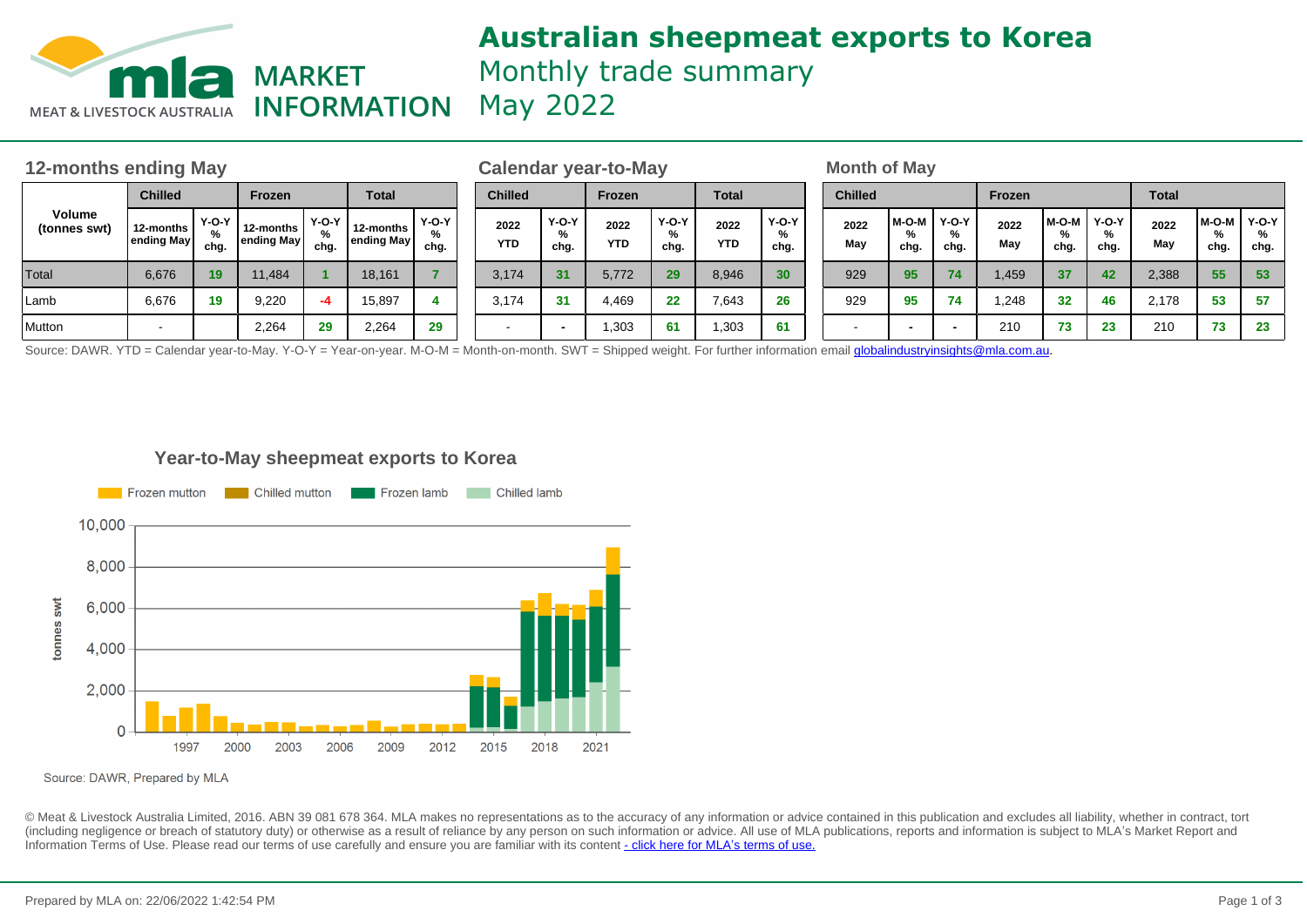

# **Australian sheepmeat exports to Korea** Monthly trade summary

May 2022





Source: DAWR, Prepared by MLA

![](_page_1_Figure_8.jpeg)

Source: DAWR, Prepared by MLA

## **Year-to-May lamb exports to Korea Year-to-May mutton exports to Korea**

![](_page_1_Figure_11.jpeg)

Source: DAWR, Prepared by MLA